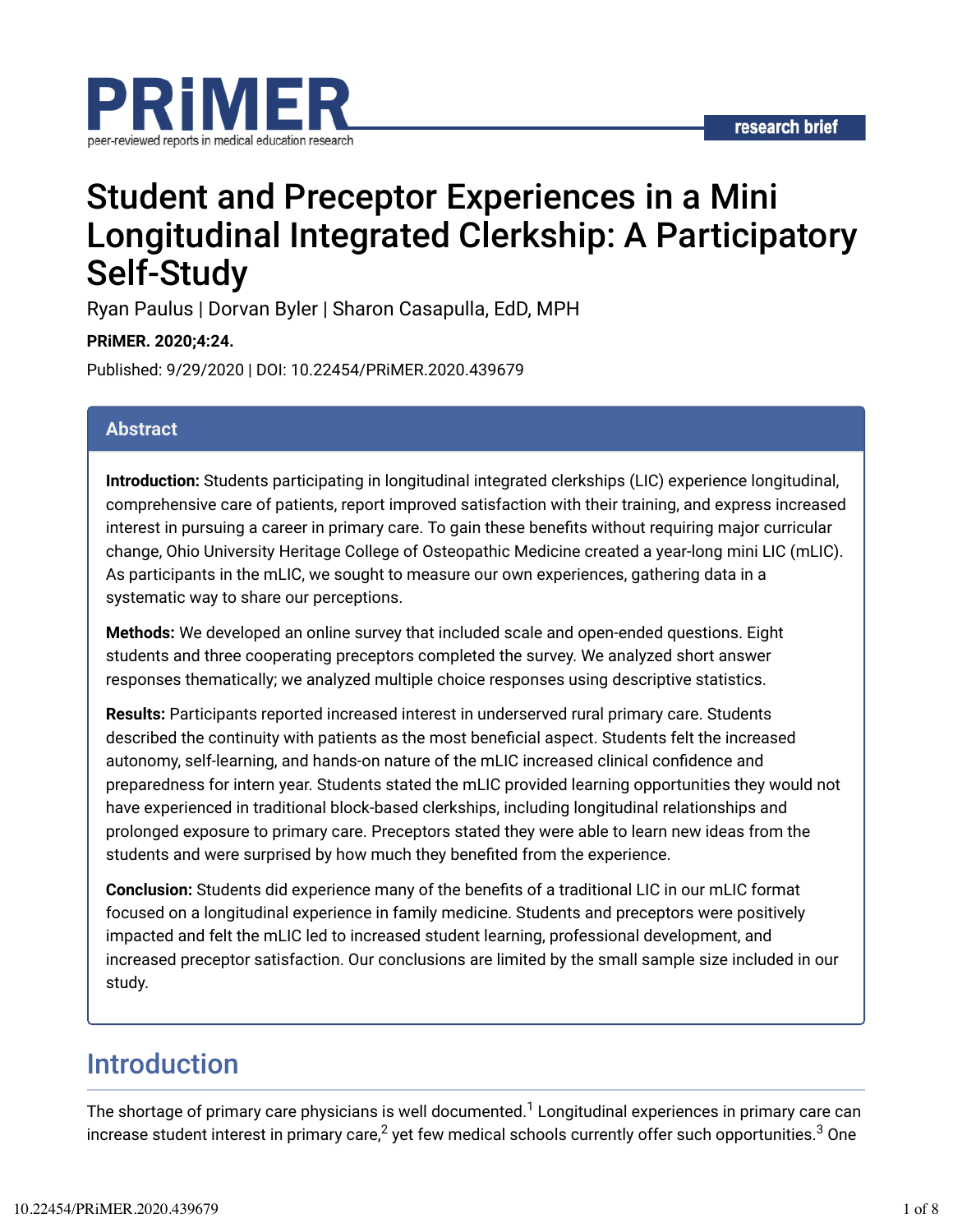way to provide this type of experience is via a longitudinal integrated clerkship (LIC), a curricular structure that enables students to have increased continuity with patients and preceptors, and allows students to perform patient care in a role more similar to that of a physician.<sup>4,5</sup> LIC students participate more fully in chronic disease management and directly observe the benefits of continuity in physician-patient relationships. $^6$  The LIC educational model, with principles closely mirroring those of primary care, $^{7,8}$ improves student satisfaction with their educational experience and increases students' propensity to specialize in primary care. $^{2,9\text{-}11}$  The LIC model has motivated preceptors to engage in teaching and has positive effects on general practitioner morale.<sup>12</sup> LICs have led to improvements in clinical practice without interfering with administrative, professional, or educational roles.<sup>13</sup>

Implementing a typical LIC involves transitioning the entire clinical curriculum from traditional block-based rotations to a longitudinal curriculum integrating clinical experiences and rotations throughout the third and fourth year of medical school. Curricular adjustments regularly occur in medical education, but entirely changing a curricular model in medical education is a complex process, involves multiple groups of stakeholders and can take years to plan and implement. $^{14}$  In an attempt to gain some of the benefits of an LIC without a major curricular shift, the Ohio University Heritage College of Osteopathic Medicine (OU-HCOM) developed a mini LIC (mLIC) consisting of a longitudinal experience in a rural family medicine practice. This mLIC was a unique and novel curricular model, as it enabled students in the program to experience some of the features of an LIC, including management of a patient panel under the same preceptor, in a 1-year program that was integrated within the traditional block-based curriculum at OU-HCOM. In our survey of literature regarding LICs, we were unable to find a similar approach in which elements of an LIC were utilized within a traditional block-based curriculum.

As participants in the mLIC, we sought to measure our own experiences, gathering data in a systematic way in order to share our perceptions as well as those of the other mLIC participants and their preceptors. We hypothesized that the mLIC can provide the same benefits of a traditional LIC in a simpler, more adaptable model.

## **Methods**

The OU-HCOM mLIC program occurred during the third year of medical school and has been offered to five students annually since 2017. Participation in the mLIC was voluntary and participants were selected through an application process. The students spent 8 to 10 full weeks with a rural family medicine preceptor as well as an additional one-half day every week or 2 full days bimonthly throughout the academic year. The remainder of the students' weekly time was dedicated to their traditional third-year rotations. Students followed a panel of 40 to 60 patients, developed a community project, and implemented a quality improvement project in the practice.

We designed a cross-sectional survey-based study. We invited all 11 medical students who completed or were completing the mLIC and all five mLIC preceptors to complete the surveys. Data were collected anonymously during the 2018-2019 academic year. The two student authors (D.B., R.P.) independently sorted responses into categories, then resolved any discrepancies by discussion until consensus. We obtained ethical approval from the Ohio University Institutional Review Board (IRB 17-X-243).

To understand participants' perceptions of their experiences in the mLIC, we developed and distributed via email an online survey that included scale and open-ended questions. The student survey included six multiple choice, ranking, and open-ended questions. The preceptor survey included six open-ended questions. We summarized the responses to the multiple choice and ranking questions. We reviewed the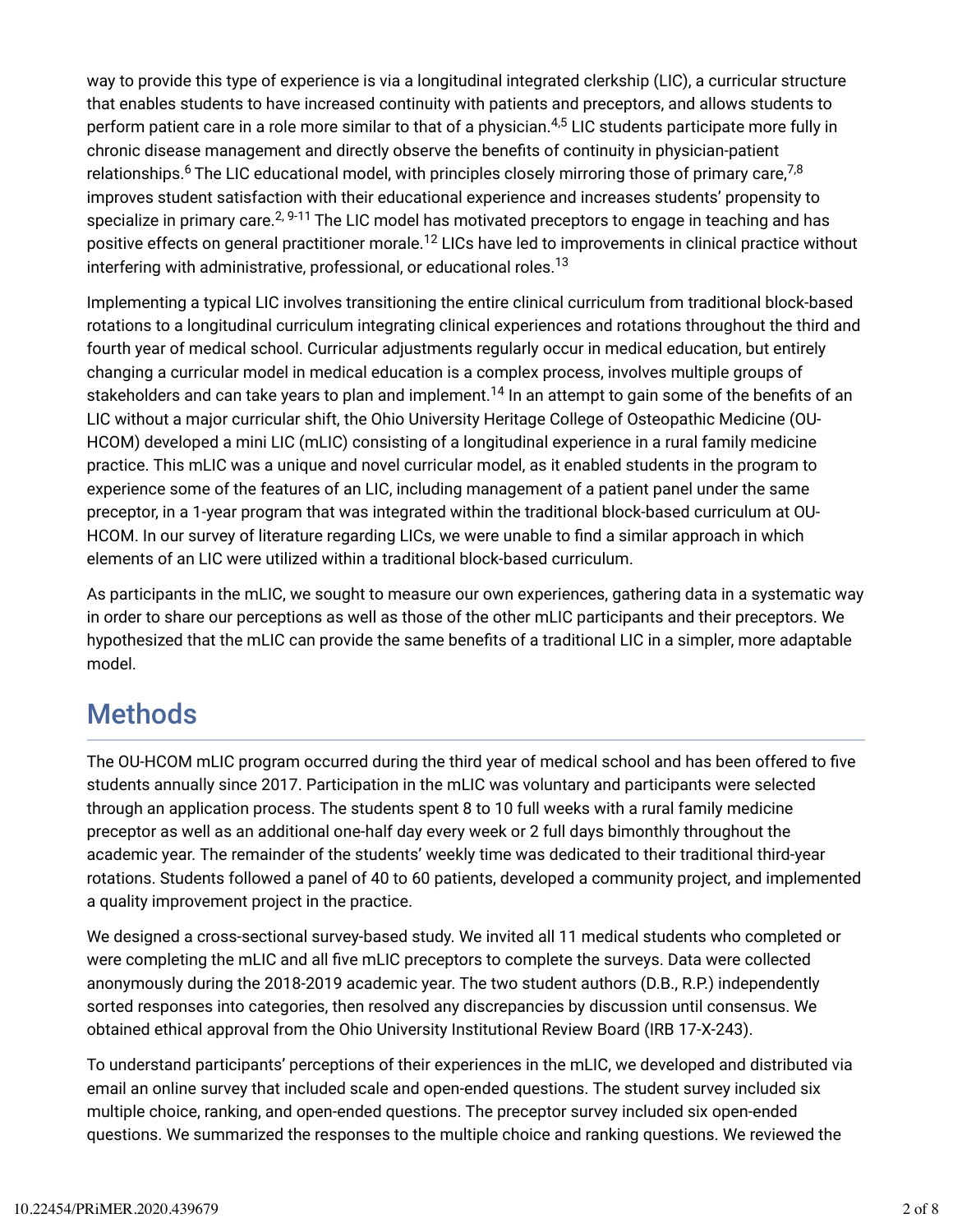open-ended responses and grouped them into categories.

## **Results**

Eight of 11 students who participated in the mLIC completed the multiple-choice survey (Tables 1 and 2); these eight students and three of the five mLIC preceptors answered the open-ended questions. We reviewed the open-ended responses from students and grouped them into three emergent categories: (1) learning through doing, (2) learning enhanced by continuity, and (3) contrasting the mLIC with traditional rotations (Table 3). Students felt that the increased autonomy of the mLIC increased their clinical confidence and preparedness for intern year, as exemplified by the following quotes:

*"Having the autonomy of managing 60 patients was an invaluable experience. I feel very confident in my outpatient skills and having any type of conversation with patients."*

*"[The mLIC] experience replicated the kind of thinking and independence that will be expected as an intern."*

Students noted that the longitudinal nature of the mLIC allowed them to develop meaningful relationships with patients, learn about chronic disease management, and become more patient centered.

*"Having that longitudinal relationship with patients allowed you to get to know the patient beyond the chart, beyond their disease, and get to know them as a person."*

*"Once you know the patient, you can spend more time with them, doing medicine. This frees you up to really enjoy the diagnostic, investigative, and clinical decision-making process."*

Students indicated the mLIC provided learning opportunities students would not have experienced in traditional block-based clerkships, including longitudinal relationships and prolonged exposure to primary care.

"Many of the most significant aspects of primary care are a part of the doctor-patient relationship, and it takes *observing several visits by the same patient with the same doctor to get a real sense of what that relationship is like. I would not have experienced that without the mLIC program."*

We grouped the preceptor responses into four categories: (1) preceptor-student mentorship, (2) benefits of continuity, (3) learning from the students, and (4) student career choices (Table 4). Preceptors reported that the longitudinal nature of the mLIC allowed them to develop impactful relationships with the students. Preceptors stated that the continuity of the program helped them identify and correct student weaknesses.

*"I have enjoyed seeing the growth of the students and can allow that growth to emerge over a better length of time."*

Preceptors felt they were able to learn new ideas from the students and were surprised at how much they benefited from the experience.

*"I have been able to hear new ideas about solving some of the challenges we face in primary care."*

### **Conclusions**

Student participants self-reported that the mLIC increased their interest in practicing primary care in a rural, underserved setting. Students stated the increased autonomy in patient care and hands-on experience caused them to feel more comfortable with patient interactions, and increased their confidence in clinical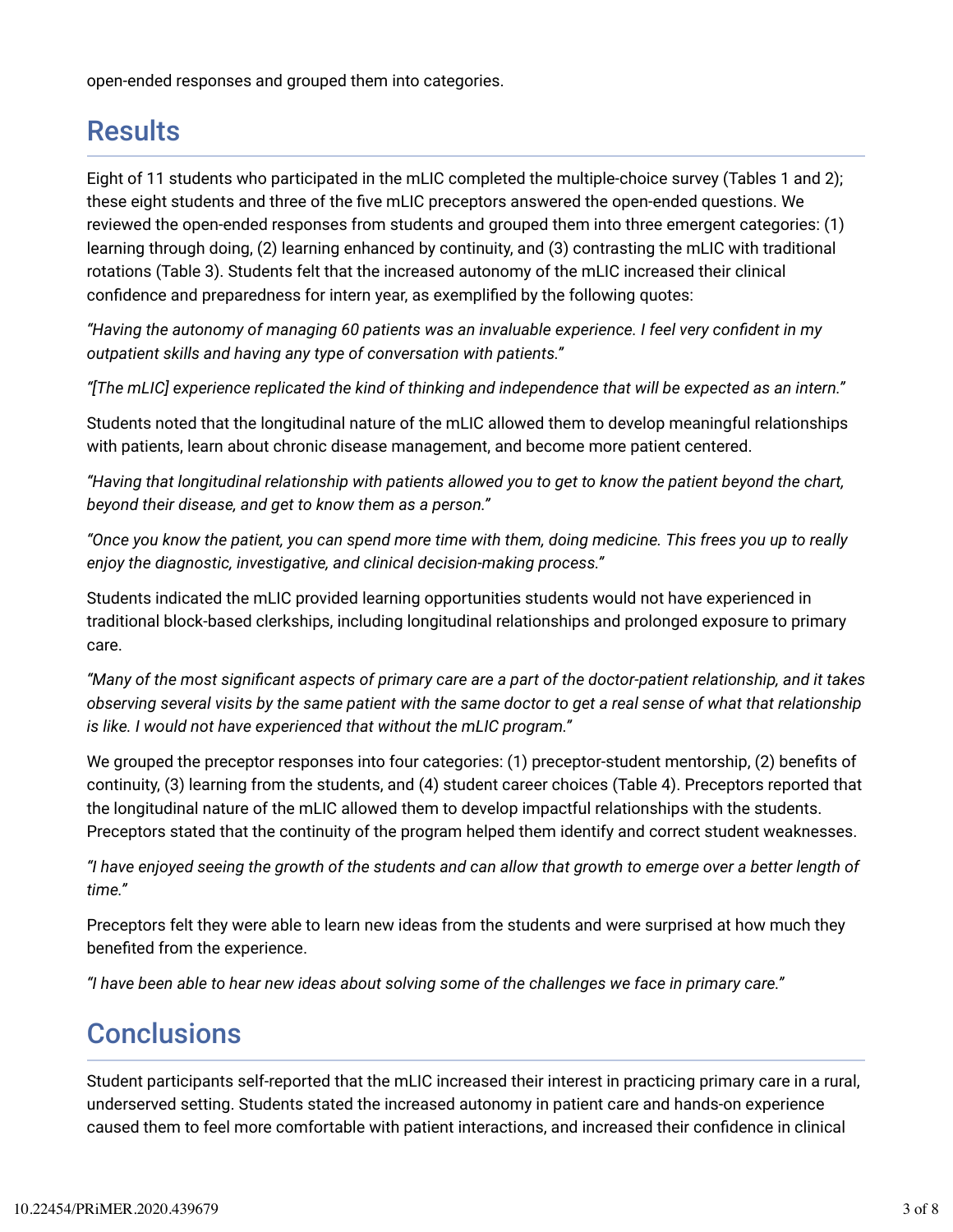skills and preparedness for intern year. The students cited continuity with patients as a beneficial aspect to the mLIC.

mLIC preceptors felt the length and continuity of the program allowed them to identify and correct student weaknesses and develop mentoring relationships with the students. They were surprised by how much they benefited from the experience and the new ideas the students brought. Preceptors commented that the mLIC gave students a true understanding of primary care.

These findings indicate the mLIC model offers many of the same benefits of the traditional LICs and may increase student interest in primary care. Without requiring a large curricular transition, the mLIC created longitudinal opportunities similar to a traditional LIC that may not have happened in traditional block-based rotations.

This study was intentionally limited to the participants in the mLIC, which was already a small number. Participation was voluntary and the response rate was less than 100%, making selection and response bias a serious limitation. Further understanding of the utility of mLICs could be gained by larger studies at OU-HCOM as more students complete the mLIC.

## Tables and Figures

| Table 1: Student Responses Regarding How the mLIC Experience Impacted Future Career Choices |                          |              |                          |                                                      |                             |                 |                                    |
|---------------------------------------------------------------------------------------------|--------------------------|--------------|--------------------------|------------------------------------------------------|-----------------------------|-----------------|------------------------------------|
| How has the mLIC<br>program impacted your<br>future career choices?                         | <b>Strongly</b><br>Agree | <b>Agree</b> | <b>Somewhat</b><br>Agree | <b>Neither</b><br><b>Agree or</b><br><b>Disagree</b> | Somewhat<br><b>Disagree</b> | <b>Disagree</b> | <b>Strongly</b><br><b>Disagree</b> |
| It increased my likelihood to<br>practice in primary care                                   |                          | 0            |                          |                                                      |                             |                 |                                    |
| It increased my likelihood to<br>practice in a rural setting                                | 5                        | 0            |                          |                                                      |                             |                 |                                    |
| It increased my likelihood to<br>practice in an underserved<br>setting                      |                          | 3            |                          |                                                      |                             |                 |                                    |

Abbreviation: mLIC, mini longitudinal integrated clerkship.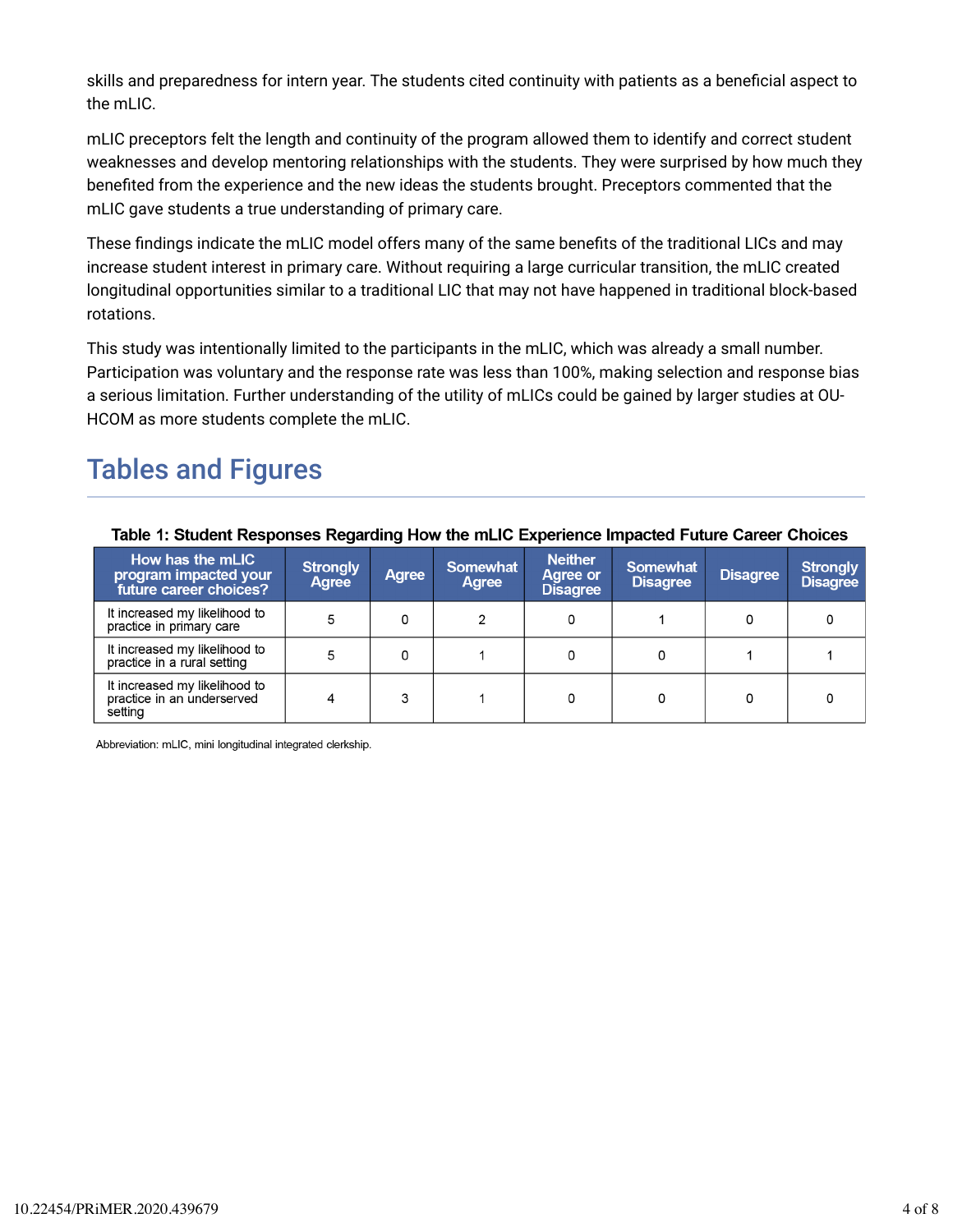| As a result of the<br>mini LIC experience<br>alone, I feel more<br>comfortable with                                                                                                                   | <b>Strongly</b><br><b>Agree</b>      | <b>Agree</b>   | <b>Somewhat</b><br>Agree | <b>Neither</b><br>agree nor<br>disagree | <b>Somewhat</b><br><b>Disagree</b> | <b>Disagree</b> | <b>Strongly</b><br><b>Disagree</b> |
|-------------------------------------------------------------------------------------------------------------------------------------------------------------------------------------------------------|--------------------------------------|----------------|--------------------------|-----------------------------------------|------------------------------------|-----------------|------------------------------------|
| Procedures                                                                                                                                                                                            | 4                                    |                | 2                        |                                         | 0                                  | 0               | 0                                  |
| Interacting with patients                                                                                                                                                                             | 7                                    | 1              | 0                        | 0                                       | 0                                  | $\Omega$        | 0                                  |
| Physical exam                                                                                                                                                                                         | $\overline{2}$                       | 5              |                          | 0                                       | 0                                  | $\Omega$        | $\Omega$                           |
| Motivational interviewing                                                                                                                                                                             | 5<br>3<br>2<br>3<br>3<br>5<br>3<br>4 |                | $\mathfrak{p}$           | 0                                       | 0                                  | 0               | 0                                  |
| Having difficult conversations<br>with patients                                                                                                                                                       |                                      |                | 3                        | 0                                       | $\Omega$                           | $\Omega$        | O                                  |
| Interacting with the<br>health care team in an<br>interprofessional manner                                                                                                                            |                                      |                | 2                        | $\Omega$                                | $\Omega$                           | $\Omega$        | n                                  |
| Preparedness for intern year                                                                                                                                                                          |                                      |                |                          |                                         | 0                                  | 0               | 0                                  |
| Social determinants of health                                                                                                                                                                         |                                      |                | 0                        | 0                                       |                                    | 0               | 0                                  |
| Developing rapport,<br>5<br>compassion and caring<br>approaches to patient care<br>Understanding the impact<br>of health and illness on<br>$\overline{2}$<br>individuals, families and<br>communities |                                      | $\overline{2}$ |                          | 0                                       | O                                  | 0               | n                                  |
|                                                                                                                                                                                                       |                                      | 5              |                          | 0                                       | 0                                  | $\Omega$        | n                                  |

# Table 2: Participants Answered Questions on How the mLIC Experience<br>Altered Their Comfort Levels With Different Aspects of Medical Care

Abbreviation: mLIC, mini longitudinal integrated clerkship.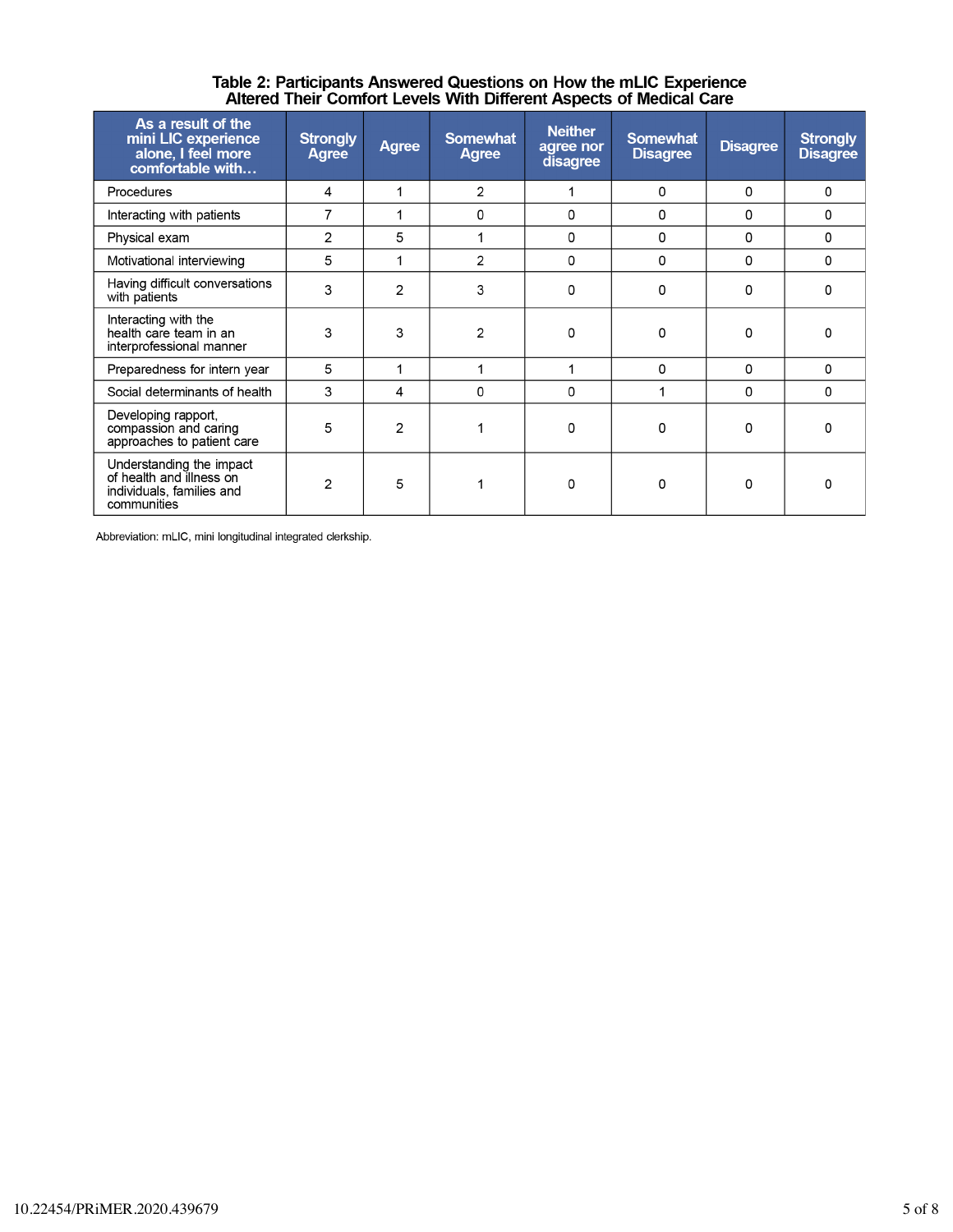| <b>Table 3: Thematic Analysis of Student Surveys</b> |  |  |  |  |
|------------------------------------------------------|--|--|--|--|
|------------------------------------------------------|--|--|--|--|

| <b>Theme</b>                                            | <b>Theme</b><br><b>Findings</b>                                                                                                                                                                                                          | <b>Student Quotes</b>                                                                                                                                                                                                                                                                                                                                                                                                                                                                                                                                                                                                                                                                                                                                                                                                                                                                                                                                                                                                                                                                                                                                                                                         |
|---------------------------------------------------------|------------------------------------------------------------------------------------------------------------------------------------------------------------------------------------------------------------------------------------------|---------------------------------------------------------------------------------------------------------------------------------------------------------------------------------------------------------------------------------------------------------------------------------------------------------------------------------------------------------------------------------------------------------------------------------------------------------------------------------------------------------------------------------------------------------------------------------------------------------------------------------------------------------------------------------------------------------------------------------------------------------------------------------------------------------------------------------------------------------------------------------------------------------------------------------------------------------------------------------------------------------------------------------------------------------------------------------------------------------------------------------------------------------------------------------------------------------------|
| Learning<br>through doing                               | The increased<br>autonomy<br>of the mLIC<br>increased the<br>students' clinical<br>confidence and<br>preparedness for<br>intern year.                                                                                                    | "There was a significant amount of autonomy given to me  [which] enhanced my learning<br>and really made me feel more prepared for internship." "I feel so much more prepared to be<br>an intern as a result of [the mLIC]." "[The mLIC] experience replicated the kind of thinking<br>and independence that will be expected as an intern." "Having the autonomy of managing<br>60 patients was an invaluable experience. I feel very confident in my outpatient skills and<br>having any type of conversation with patients." "[The mLIC] gave me the comfort and<br>confidence to see my own patients and develop a treatment plan for them."                                                                                                                                                                                                                                                                                                                                                                                                                                                                                                                                                              |
| Learning<br>enhanced by<br>continuity                   | The longitudinal<br>nature of the<br>mLIC allowed<br>the students<br>to develop<br>meaningful<br>relationships<br>with patients,<br>learn about<br>chronic disease<br>management,<br>and become<br>more patient<br>centered.             | "Being with the same patients over an extended period of time enhanced my learning<br>immensely." "I learned a lot about managing their chronic medical conditions by caring<br>for them for several months." "I matured as a person and student-physician during the<br>experience through the longitudinal relationships with my patients." "I learned that I love<br>relationships with patients and forming trusting bonds with them." "[The longitudinal<br>relationship] made me feel a genuine connection with patients." "Having that longitudinal<br>relationship with patients allowed you to get to know the patient beyond the chart, beyond<br>their disease, and get to know them as a person." "Once you know the patient, you can<br>spend more time with them, doing medicine. This frees you up to really enjoy the diagnostic,<br>investigative, and clinical decision-making process." "I really enjoyed the connection you<br>make with those longitudinal patients  it allowed me to practice better medicine, make<br>better choices for the patient, and let my patients trust me more." "Learning wise, I think the<br>biggest impact was exploring FM over the course of the year." |
| Contrasting<br>the LIC with<br>traditional<br>rotations | The mLIC<br>provided learning<br>opportunities<br>students would<br>not have<br>experienced in<br>traditional block-<br>based clerkships.<br>including<br>longitudinal<br>relationships<br>and prolonged<br>exposure to<br>primary care. | "The mLIC was the most beneficial experience I did in medical school." "I gained more<br>clinical knowledge, more hands-on experience, and more love for family medicine from my<br>mLIC experience than any other rotation." "It was by far the most hands on and applied<br>experience that I had during M3." "The longitudinal relationship was everything. That was<br>unique to the mLIC. You didn't get longitudinal relationships in 4-week rotations. Having that<br>longitudinal relationship with patients allowed you to get to know the patient  as a person.<br>That was very special, and I don't think that would have been achieved if the relationship<br>wasn't longitudinal." "I think the biggest impact was exploring FM over the course of the<br>year. In a 4-week rotation, you get a taste, but don't quite get as much depth about a<br>specialty as the mLIC provides.<br>"I learned [from the mLIC] that family medicine is right for me." "The [mLIC] experience<br>increased my likelihood to practice in family medicine in rural areas."                                                                                                                                      |

Abbreviation: mLIC, mini longitudinal integrated clerkship.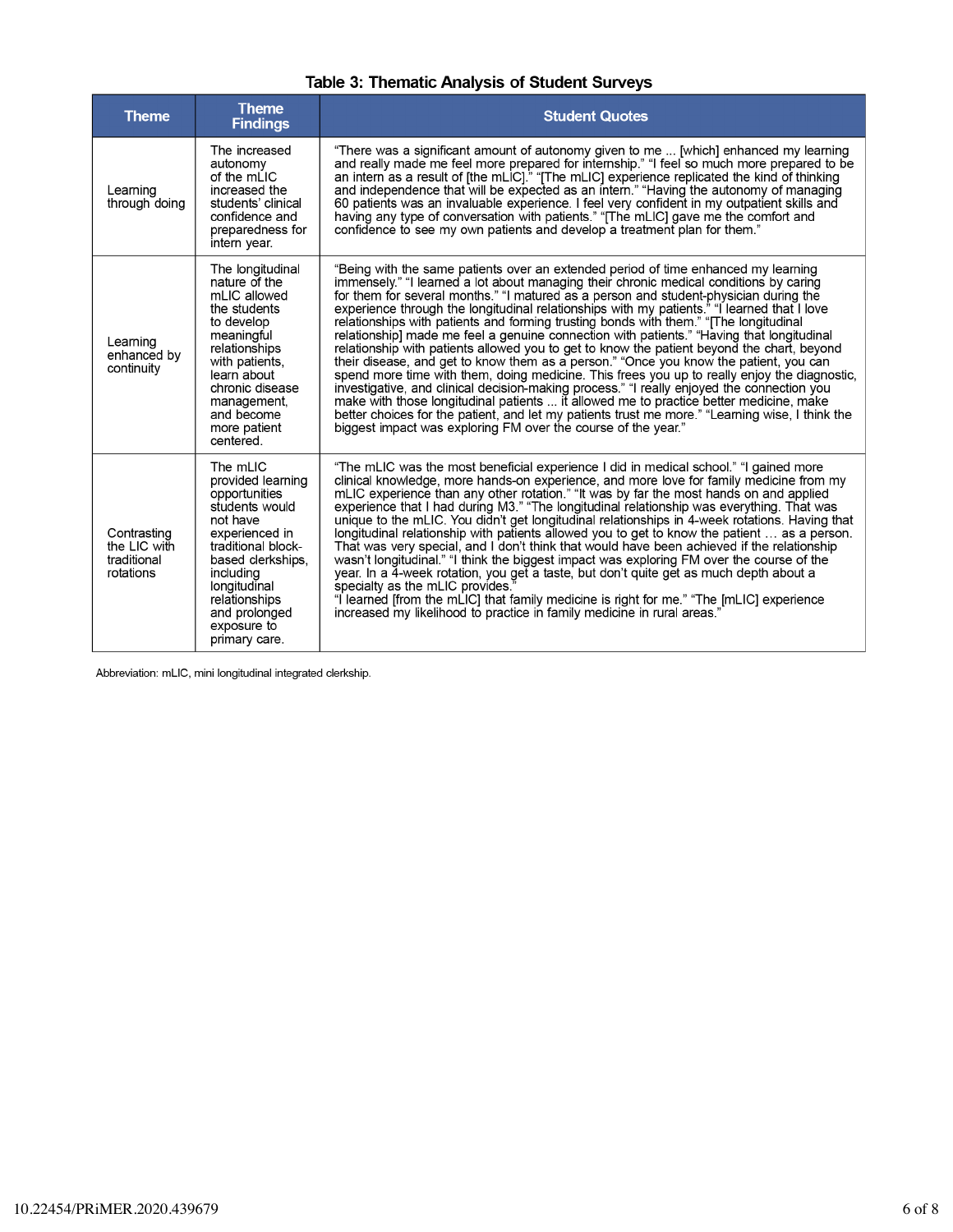|  | <b>Theme</b>                        | <b>Theme Findings</b>                                                                                                                                                                                          | <b>Preceptor Quotes</b>                                                                                                                                                                                                                                                                                                                                                                                                                                                                                                                                                                                                                                                   |
|--|-------------------------------------|----------------------------------------------------------------------------------------------------------------------------------------------------------------------------------------------------------------|---------------------------------------------------------------------------------------------------------------------------------------------------------------------------------------------------------------------------------------------------------------------------------------------------------------------------------------------------------------------------------------------------------------------------------------------------------------------------------------------------------------------------------------------------------------------------------------------------------------------------------------------------------------------------|
|  | Preceptor-<br>student<br>mentorship | The longitudinal nature<br>of the mLIC allowed<br>preceptors to develop<br>impactful relationships<br>with the students<br>and serve as mentor.<br>They commented on<br>the enjoyment of the<br>relationships. | "I chose to become a mLIC preceptor to educate medical students and mentor those that<br>are interested in Family Medicine." "I see the preceptor position for the mLIC program as<br>an opportunity to better mentor a student." "The relationship that builds over the year is<br>a plus." "I enjoy getting to know my students over the year and hate to see them leave."<br>"[What has been most surprising] is the relationships with the students and the impact<br>that they had on my practice" "The continuity allows for relationship building that makes<br>teaching fun."                                                                                     |
|  | Benefits of<br>continuity           | Preceptors felt<br>continuity with students<br>helped them find and<br>correct weaknesses.<br>Patients grew to trust<br>the students over time.                                                                | "The continuity allows patients to develop trust [in the student] and allows them to see<br>the them grow." "I am able to pick out specific weakness in each student and work on<br>improving those over time." "It allows me to really get to know my students' strengths<br>and weaknesses." "I have enjoyed seeing the growth of the students and can allow that<br>growth to emerge over a better length of time." "They will have a greater confidence level<br>speaking to and working with patients upon completion of the mLIC."                                                                                                                                  |
|  | Learning<br>from the<br>students    | The preceptors were<br>able to learn new ideas<br>from the students.<br>They were also<br>surprised by how much<br>they benefited from the<br>experience.                                                      | "I have been able to hear new ideas about solving some of the challenges we face in<br>primary care." "I appreciate the new and fresh ideas about workflow, medicine, and<br>guidelines." "I have enjoyed the opportunity to learn additional osteopathic manipulative<br>medicine application." "I was surprised by] the impact that they had on my practice<br>with the new ideas that they bring." "I am benefiting more than expected." "I do believe<br>I benefit from the interactions." "It benefits my practice by adding another member that<br>through time becomes a beneficial partner."                                                                      |
|  | Student<br>career<br>choices        | Preceptors felt that the<br>mLIC gave students<br>a better idea of what<br>primary care was<br>like and helped them<br>make informed career<br>choices.                                                        | "The mLIC solidifies the student's understanding of the actual practice of medicine<br>and solidify choices, either in favor for or against, the specialty as they begin choosing<br>residencies." "Continuity allows the students to learn a broader scope than the traditional<br>model. It gives students exposure to a community for an extended amount of time<br>which may help them decide what kind of practice environment they want to practice in.<br>Hopefully, increasing their likelihood in choosing primary rural or urban underserved care."<br>"I want to provide a meaningful and real understanding of what the daily work of family<br>medicine is." |

#### **Table 4: Thematic Analysis of Preceptor Surveys**

Abbreviation: mLIC, mini longitudinal integrated clerkship.

### Acknowledgments

**Conflict Disclosure:** The authors of this manuscript were also participants in the mLIC program described in this study.

### Corresponding Author

Dorvan Byler Ohio University Heritage College of Osteopathic Medicine, 2086 Ward Rd, Columbus, OH 43224. 330-464-9642 db080214@ohio.edu

### **Author Affiliations**

Ryan Paulus - Ohio University Heritage College of Osteopathic Medicine, Athens, OH Dorvan Byler - Ohio University Heritage College of Osteopathic Medicine, Athens, OH Sharon Casapulla, EdD, MPH - Ohio University Heritage College of Osteopathic Medicine, Athens, OH

### References

1. New Findings Confirm Predictions on Physician Shortage [press release]. www.aamc.org/newsinsights/press-releases/new-findings-confirm-predictions-physician-shortage. Washington, DC: